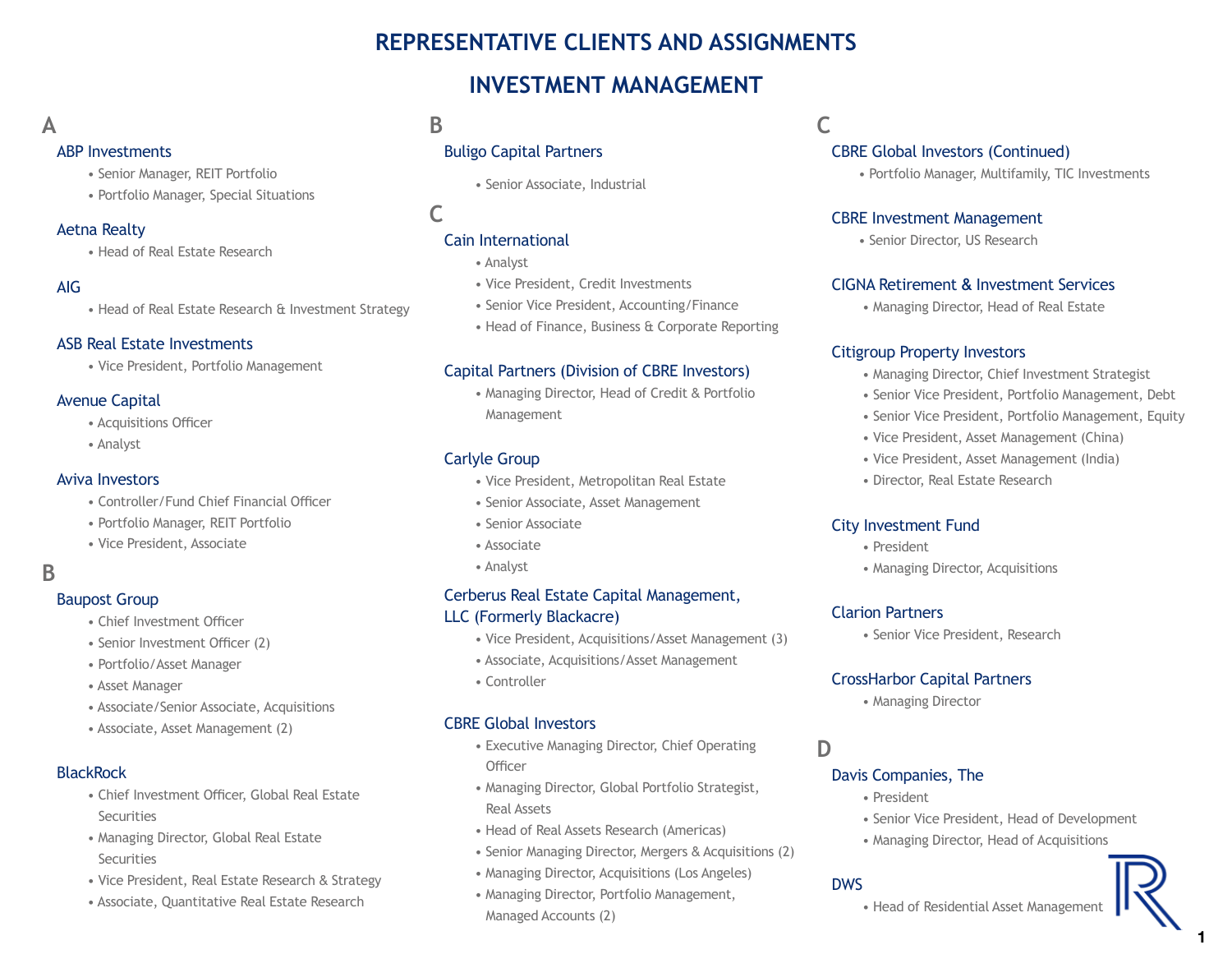# **INVESTMENT MANAGEMENT (CONTINUED)**

# **E**

#### Enterprise Asset Management

• Chief Executive Officer

#### European Investors

- Co-Portfolio Manager, REIT Portfolio
- Research Analyst, REIT Portfolio

#### EverWest Real Estate Investors

- Senior Director, Asset Management
- Director, Asset Management

#### **F**

#### Fidelity Real Estate Group/Pyramis Group

- Senior Investment Officer, PE (2)
- Senior Investment Officer, CMBS
- Managing Director, Real Estate Research
- Chief Financial Officer, REIT
- Investment Officer, REIT

#### Fifteen Group

• Chief Financial Officer

# **G**

#### Gazit Horizons

• Chief Operating Officer

#### GMF Capital Real Estate

- Director, Investor Relations/Marketing
- Managing Director, Investor Relations
- Associate, Healthcare
- Associate, Asset Management
- Associate, Acquistions

#### Goldenbridge Partners

• President/Managing Director

#### Government of Singapore

- Senior Vice President, Acquisitions
- Vice President, Portfolio Management

#### **GTIS**

• Controller

### **H**

#### H/2 Capital Partners

- Investment Professional
- Debt Portfolio Manager (2)
- Large Loan Originator

#### H.I.G. Capital

- Managing Director, Co-Head (2)
- Managing Director, Distressed Debt Investments, Bayside
- Managing Director, Head of Debt Investments
- Principal, Investments

#### Hudson Realty Capital

• Senior Vice President, Asset Management

#### Imperium Capital

- Vice President, Acquisitions
- Vice President, Asset Management

#### Invesco

**I**

• Managing Director, Investment Officer, New York Region

#### Investcorp

- Partner, Real Estate, North America (3)
- Managing Director, Head of Acquisitons
- Principal, Acquisitions (3)
- Vice President, Asset Management (3)
- Associate, Asset Management (9)
- Associate, Acquisitions (6)

# **J**

#### Jadian Capital

• Associate, Investments

#### JER Partners

- President, JERIT
- Chief Operating Officer

**J**

#### JPMorgan Partners

- Partner
	- Chief Financial Officer
	- Managing Director, Asset Management

# **K**

#### **KKR**

• Director, Head of Asset Management (Houston)

# **L**

#### Lendlease

- Associate General Counsel, Development (Senior)
- Associate General Counsel, Development (Junior)

#### **M**

#### Madison Capital

• Associate, Asset Management

#### Madison International Realty

• Director, Portfolio/Asset Management, NYC Urban Retail

#### Madison Realty Capital

- Managing Director, Development & Construction, Residential
- Managing Director, Development, Office
- Vice President/Director, Construction
- Project Manager, Development (2)
- Associate, Acquisitions

#### Marcus Partners

- Chief Financial Officer
- Director, Investor Relations

#### Massachusetts Mutual Life Insurance Company (Cornerstone Real Estate)

- Director, National Equity Portfolio
- Director, Research Services
- Acquisitions Officer

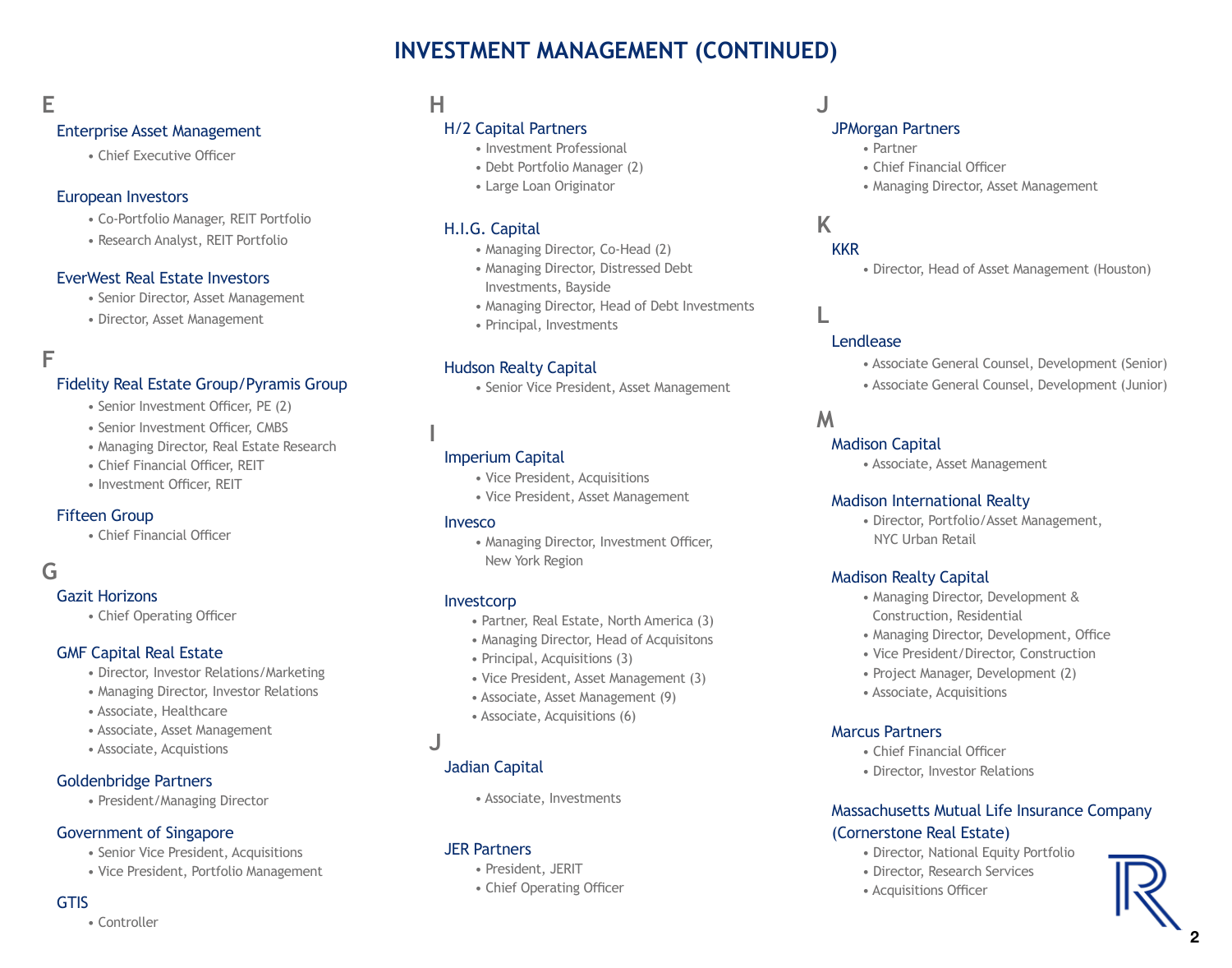# **INVESTMENT MANAGEMENT (CONTINUED)**

# **M**

#### Maverick Real Estate Partners

• Director, Asset Management/Development

#### Merrill Lynch Global Principal Investments

- Managing Director, Head of Investments (Americas)
- Director, Investments, US (2)

#### Merrill Lynch Global Principal Investments

- Managing Director, Head of Investments (Americas)
- Director, Investments, US (2)

#### MetLife Realty Advisors

• Managing Director, Real Estate Investments, Residential

#### Morgan Stanley (Real Estate Fund)

- Executive Director, Head of Portfolio Strategy
- Head of Asset Management (Tokyo)
- Principal, Marketing
- Vice President (8)
- Vice President, MSP (India)
- Vice President, Acquisitions
- Vice President, Finance (San Francisco)
- Asset Manager (London, Milan & Tokyo) (3)
- Associate, Asset Management (6)

#### MSM Equities

• Chief Investment Officer

### **N**

#### New York Life Real Estate Investors

• Director, Asset Management

### Normandy Real Estate Partners

- Senior Vice President, Asset Management
- Senior Director, Project Management

# **O**

#### Oxford Properties

- Regional Head, Investments, Washington (DC)
- Director, Construction
- Director, Projects (Hudson Yards)
- Senior Asset Manager
- Senior Project Manager, Construction, Budget/Cost
- General Manager, Property Management
- Senior Lease Administrator
- Development Manager
- Development Project Associate (Hudson Yards)
- Director, Credit Investments

#### **P**

#### Perry Capital

- Head of Real Estate (Hong Kong)
- Project/Portfolio Manager (Spain)
- Analyst, Real Estate Group (2)

#### Petrus Partners

• Vice President, Acquisitions

#### Praedium Group

- Director, Capital Raising
- Vice President, Investor Relations
- Vice President, Investment Acquisitions
- Hedge Fund Portfolio Manager, Athos Real Estate Securities Fund

# **Q**

### Quilvest USA, Inc.

• Principal, Acquistions

**R**

#### Rodney Capital Group

• Head of Asset Management

### **S**

#### Safanad, Inc.

• Partner, Head of Real Estate

#### Savanna Real Estate Fund

• Vice President, Performance Reporting & **Valuations** 

#### Seven Valleys/Soho China

- Managing Director, Debt Investments
- Associate, Debt Investments

#### 60 Guilders

• Vice President, Property Management

#### Square Mile Capital Management

- Principal, Investments
- Principal, Fund Raising
- Vice President, Portfolio Management
- Associate, Portfolio Management

#### Starwood Capital Group

- Chief Compliance Officer, Starwood Real Estate Securities
- Chief Operating Officer, Head of Asset Management, Value-Add Product
- Chief Financial Officer, Northwest Investments
- Chief Financial Officer, Starwood Property Trust
- Managing Director, Head of Global Asset Management
- Vice President, Construction
- Senior Portfolio Manager, Debt Investments
- Government/Compliance Officer, ST Residential
- Controller, Starwood Property Trust

#### Stellar Management

• Associate General Counsel, Litigation